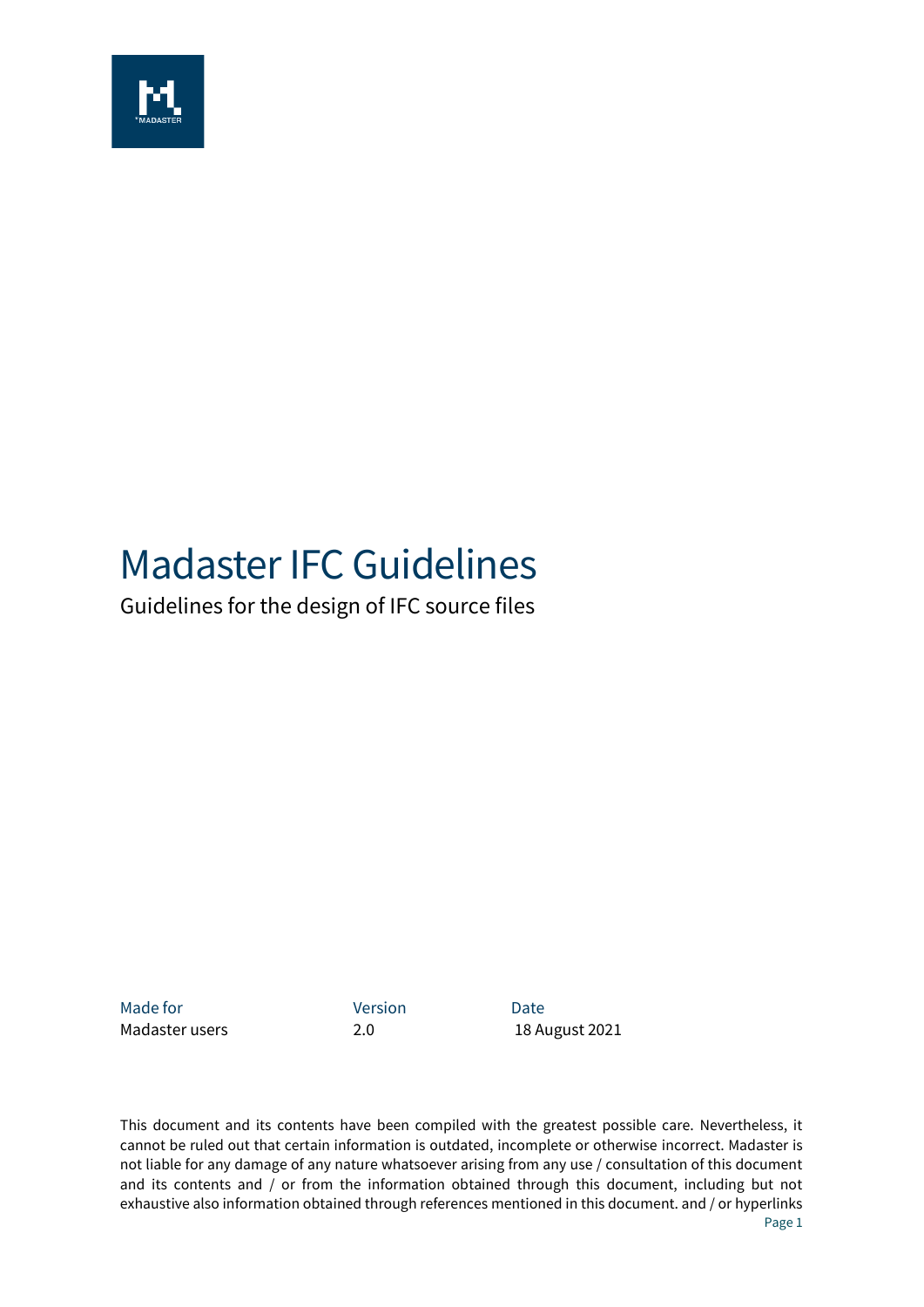## Table of Contents

|--|--|